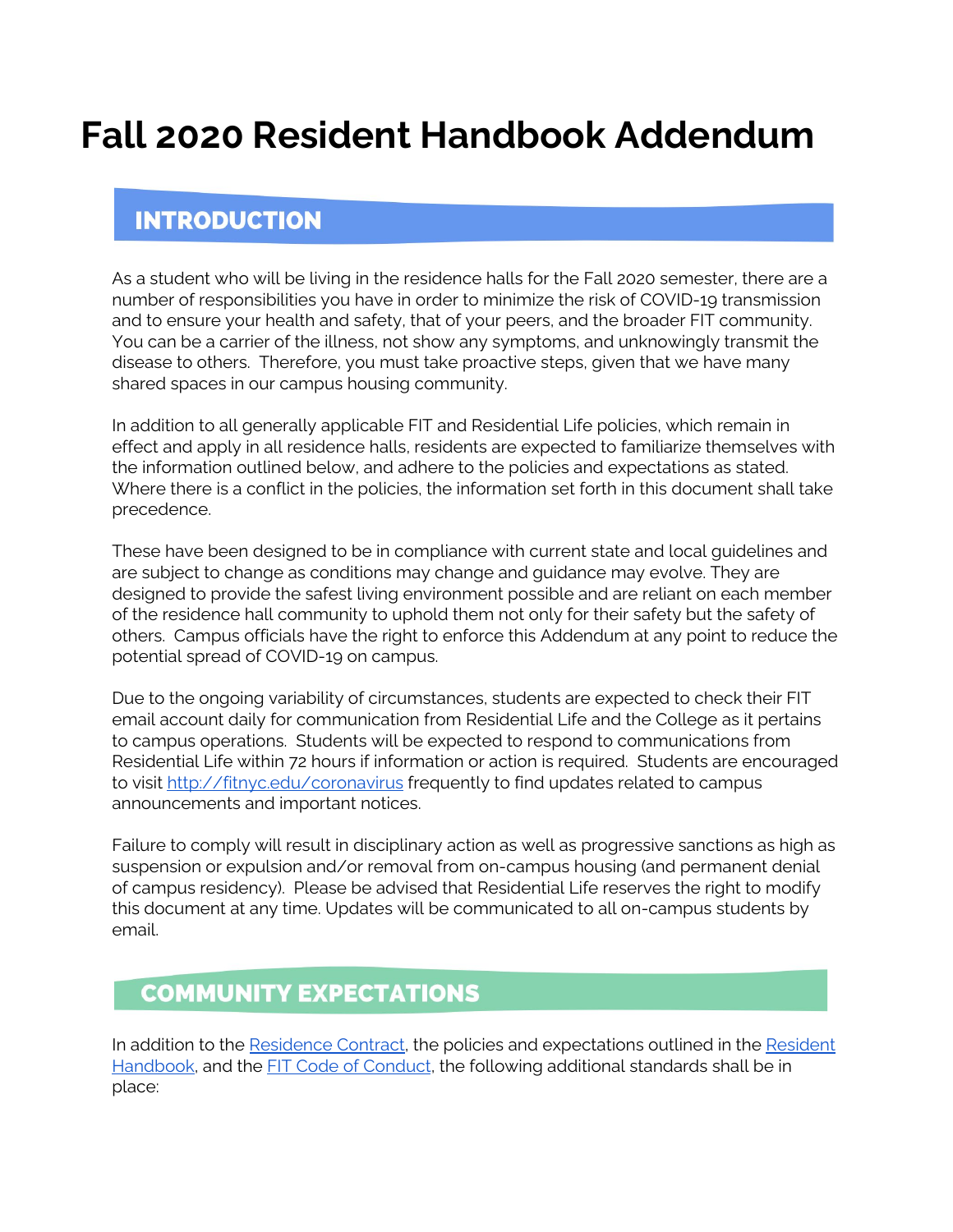#### **You must limit your interactions with others, wear a face covering when outside of your own room or suite, and always follow social distancing requirements, remaining 6 feet away from others.**

Your personal hygiene is crucial in curbing the spread of this virus. It is expected while living on campus you will abide by these guidelines:

- Wear a face covering at all times when you are not in your own room and/or when you are with other people
- Wash your hands often with soap and water for at least 20 seconds
- Avoid touching your eyes,nose, or mouth with unwashed hands
- Clean AND disinfect [frequently](https://www.cdc.gov/coronavirus/2019-ncov/prepare/cleaning-disinfection.html) touched surfaces daily such as tables, doorknobs, light switches, countertops, handles, desks, phones, keyboards, toilets, faucets, and sinks
- Cover your mouth and nose when you cough or sneeze with your elbow
- Avoid contact with others when you are sick and seek appropriate care for illness

# **ADDITIONAL POLICIES**

### **Bathrooms**

Use of communal bathrooms will be reconfigured to reduce density. Students must abide by posted restrictions.

## **Building Evacuations**

When the building alarm sounds, evacuate in a safe and orderly fashion keeping in mind these social distancing guidelines:

- Students must wear masks as they are evacuating during the building alarm.
- Students should remain 6 ft apart during the duration of the building alarm.
- Students who are quararenting must also evacuate during a building alarm.
- Students who are quarantining should wait to re-enter the building until all students have gone back in.

# **Emergency Relocation Plan**

- It is understood that the residence halls may close on short notice either at the direction of state and local officials or by decision of the College.
- All students are required to have an emergency relocation plan including method of travel, location, and removal of all belongings should the residence halls close at any point.
- If the campus is instructed to move to remote learning due to a COVID-19 outbreak or otherwise, you will be required to move off campus as soon as possible and within no more than 48 hours, including the removal of all of your belongings. For this reason, you are encouraged to bring as few items with you as possible.

### **Face Coverings and Personal Hygiene**

● Face coverings will be required at all times throughout the residence hall and on campus when not in a student's own room. Wear a face covering or mask when you leave your room, suite, or apartment. This includes walking to the restroom.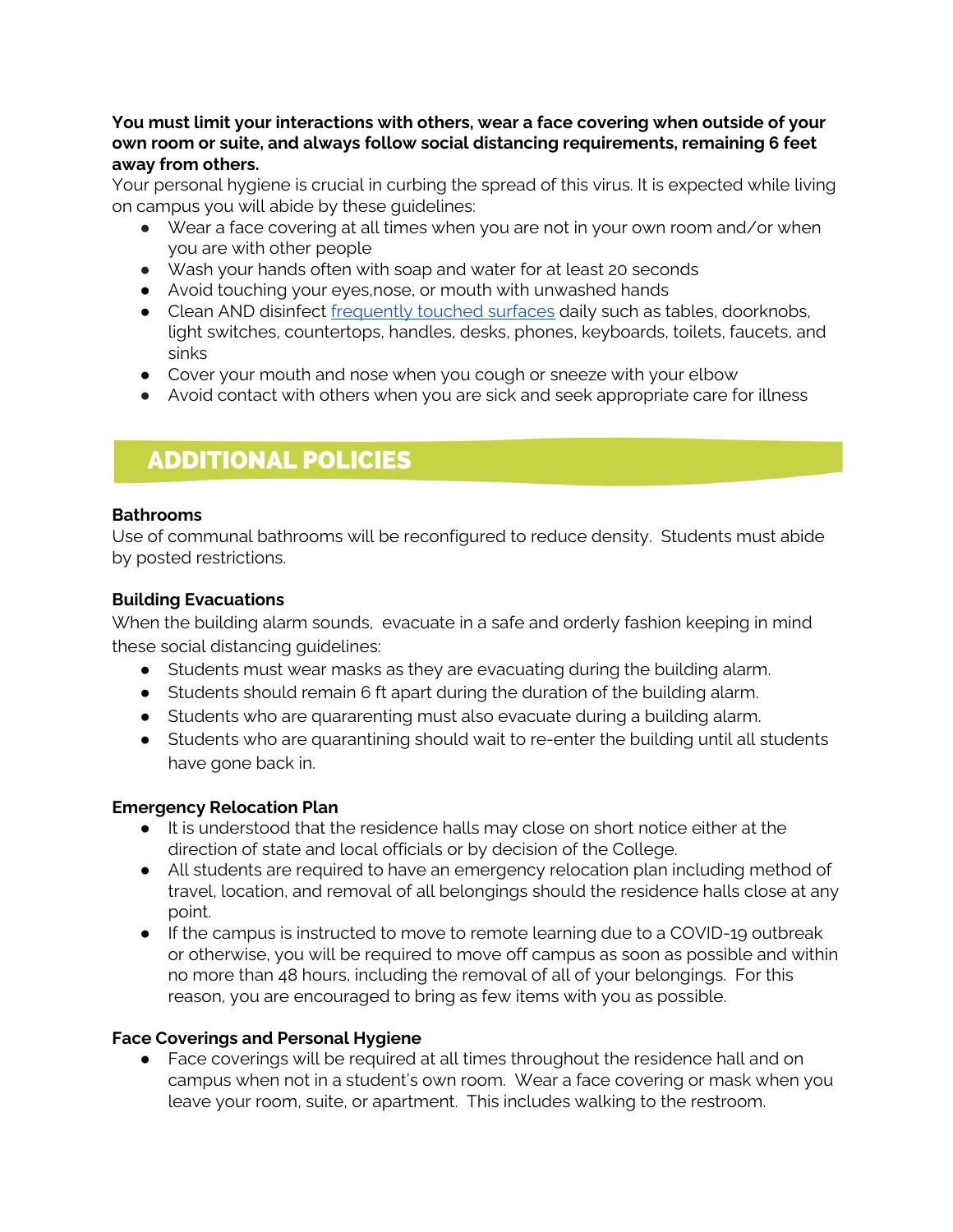- Face coverings must cover the mouth and nose.
- Students must abide by frequent hand washing and maintenance of hygiene in personal spaces.
	- Wash hands regularly for a minimum of 20 seconds.
	- Students will be responsible for the regular cleaning and sanitizing of their residential suite/apartment. Disinfect surfaces that are regularly touched (desks, electronic devices, countertops, doorknobs) that you may have touched after you have left.
	- Avoid public spaces except when necessary.
	- Utilize hand sanitizing stations (or carry your own hand sanitizer) frequently when away from your room and travelling about the campus.

#### **Fitness Centers**

In accordance with NYC phased reopening place, all FIT Fitness Centers are closed until further notice.

#### **Health Monitoring and Testing**

- Students will be required to observe all **daily** self-assessment and reporting of symptoms and diagnostic testing requirements, as required by FIT in coordination with the NYC Department of Health.
- If a student tests positively to COVID-19, regardless of whether or not they are symptomatic, they must **immediately** notify FIT Health Services and Residential Life.
- Students must participate in testing and contact tracing as designated by FIT.
- Students must adhere to related quarantine procedures.

#### **Laundry Rooms**

- Students must abide by posted occupancy social distancing requirements.
- Laundry rooms should not be used for sorting and folding laundry, students must use their rooms for doing so.

#### **Limits to Travel Off Campus**

- Students are encouraged to stay on campus in class or in room whenever possible observing necessary-only trips to the grocery store, pharmacy, and the like.
- Students are discouraged from planning or taking trips to other locations for the duration of the semester, including but not limited to trips home for the weekend. This also includes gathering with more than 10 others while maintaining face covering and social distancing.
- In order to protect our campus community, you are strongly discouraged from traveling to any area experiencing a COVID outbreak.

### **Lockouts, Lost Keys, & Key Replacements**

During office hours (9:00 am – 5:00 pm, Monday – Friday), residents who are locked out of their rooms or require a new key or ID must request do so by filling out this form: https://tinyurl.com/lockoutkeyid

After you fill out the form, a residential life team member will prepare your new/loan key or slip for a new ID and leave it on a designated space in our office. Please report, with valid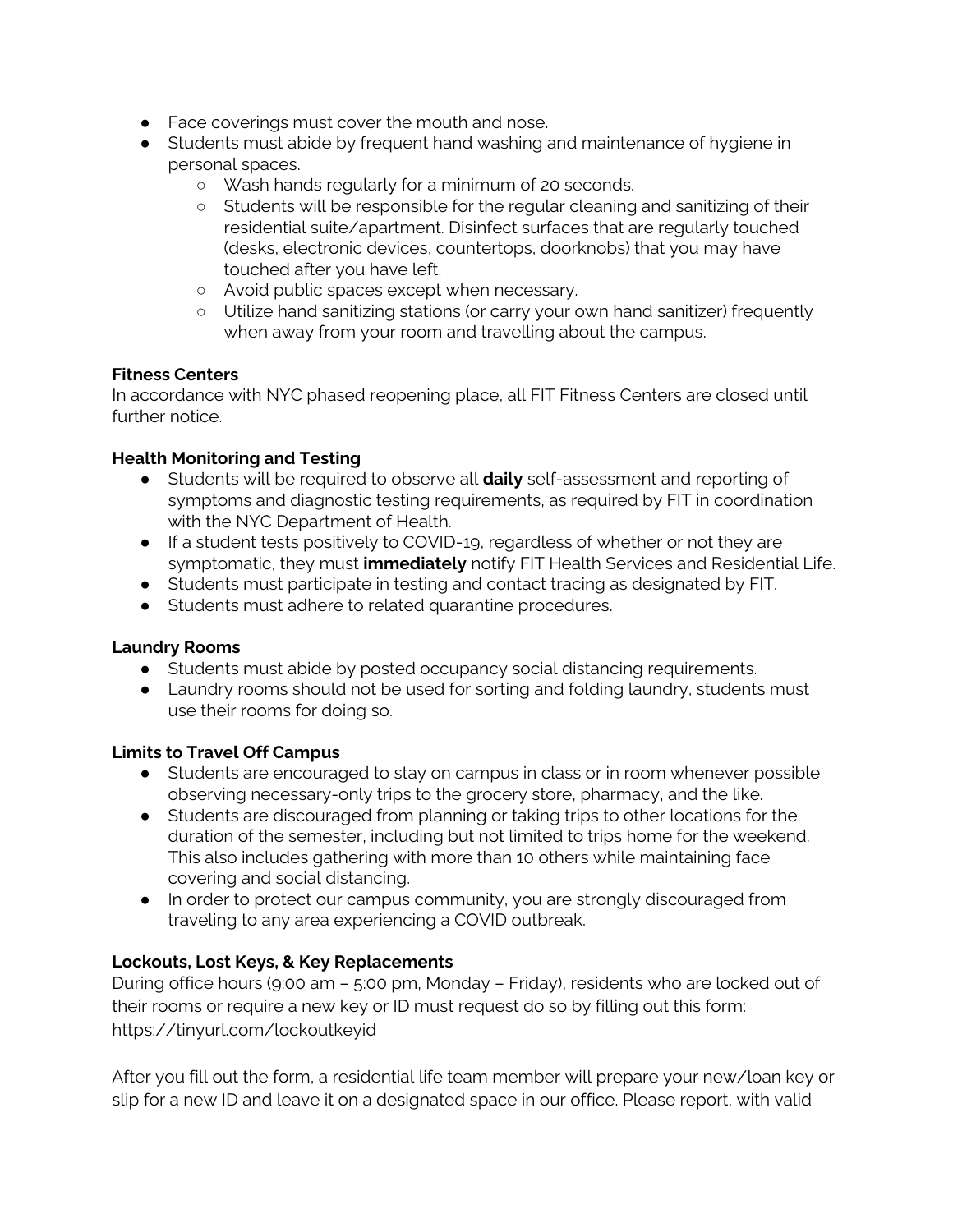photo identification, to the Alumni Hall Office for 27th Street concerns and Kaufman Hall Office for 31st Street concerns.

There is no lockout service available between 5pm and 6pm. Residents are charged according to the schedule below.

Weeknights and weekends, while the residence halls are occupied, the RA assists with all lockouts. The resident who is locked out visits the Public Safety desk in their building to request a lockout. The RA will verify your identity and unlock your room. You will be asked to sign off on the lockout, and will be charged to your student account for the lockout according to the following schedule:

- First Lockout: No Charge
- Second Lockout: \$10.00
- All Additional Lockouts/Cylinder change/ or new Key/ID: \$25.00\* \*Multiple lost keys may result in disciplinary action

Make payment online with a credit card through the Secure Area in the Online Information System (or in person in the Bursar's Office) – Business & Liberal Arts Center (B127)

It is important that residents lock their doors when leaving their rooms for any period of time and carry their key with them at all times. This helps to safeguard your belongings.

No replacement keys will be made between midnight & 9AM. If a resident needs access to their room, they can contact Public Safety and have them contact the RA on duty for a lockout. The duplication of keys by anyone other than University-authorized personnel is prohibited.

### **Lounge Spaces and Work Rooms**

- All communal kitchens in lounges are off limits to students.
- Work Rooms are limited to studying and use of sewing machines and light tables.
- Students must abide by posted occupancy and social distancing requirements.

### **Quarantine/Shelter in Place**

- Students arriving to campus may be required to move in early and quarantine for a period of up to 14 days, depending on their place of origin and current regulations
- All students must agree, and be prepared for at all times, full campus shelter-in-place restrictions when and if it is determined that the prevalence of confirmed cases reach a certain level or it should otherwise be required by State or campus authorities.
- If a student becomes ill/tests positive for COVID 19, they must comply with a transfer to a quarantine space on campus if necessary or may be required to relinquish campus housing and return to their primary off-campus residence until such time as it is determined they are no longer infectious.
- All students who are identified by contact tracing must comply with 14-day self-isolation in place where required.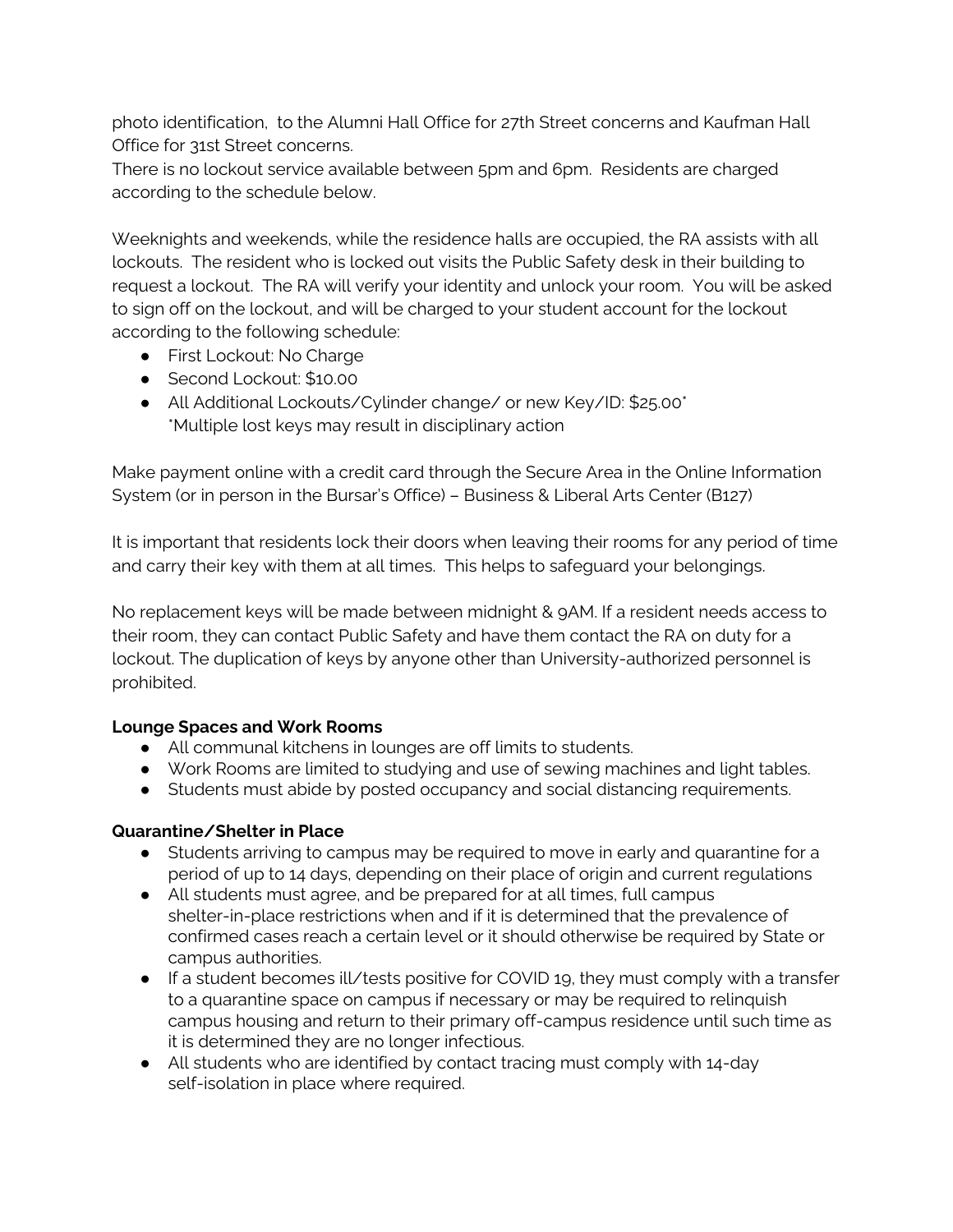● Residential Life will provide you assistance with meals and trash removal. Please check your FIT email for detailed information and regular communication about these services.

#### **Recess Housing**

- Residential Life will adhere to the **[Academic](http://www.fitnyc.edu/registrar/academic-calendar/2020-2021.php) Calendar** established by the college.
- The Residence Halls will close on November 25
- In keeping with the goals of completing in-person instruction before Thanksgiving, housing may not be available for the period between Thanksgiving and the Spring semester start date.
- There will be only limited, conditional break housing for students in need as determined in FIT's sole discretion.

### **Room Occupancy**

Students must comply with room/building de-densification as follows:

- All rooms will have new designations for reduced occupancy. Students may not store or spread out their belongings and occupy or use any vacant spaces or furniture in their assigned domicile area.
- Additional de-densification efforts will be implemented as needed, including, but not limited to, relocation/reassignment to alternative housing should conditions change. Please keep your belongings prepared for relocation should that become necessary. The College reserves the right, in an emergency or other exigent circumstances, to remove/relocate your belongings as necessary and assumes no liability for loss or damages to personal property.
- Room changes will not be possible except for emergency situations.

# **Social Distancing**

Social distancing is a practice established to help mitigate the spread of COVID19 ([https://www.cdc.gov/coronavirus/2019-nCoV/index.html\)](https://www.cdc.gov/coronavirus/2019-nCoV/index.html).

- In accordance with CDC Guidelines, Maintaining 6 feet of distance from others must be maintained both within the residence hall and any location on campus whenever possible.
- The following strategies must be followed for the duration of your stay:
	- Isolate yourself from other people and remain in your room as much as possible.
	- Utilize remote communication methods when interacting with others. Remote communications may include the utilization of your phone, webcam, or other forms of electronic communication.
- If there is a College directive to remain in your room for an extended period of time, you must comply.
- On elevators, students must abide by reduced occupancy, as posted.
- Lobbies are not to be used as gathering spaces and social distancing must be maintained when scanning in or waiting for an elevator.
- In stairwells, students must abide by marked up or down use signage, except in case of emergency when all stairwells become emergency exit paths. Stairwells should be used when able, especially on lower floors.

# **Visitation, Guests, and Gatherings**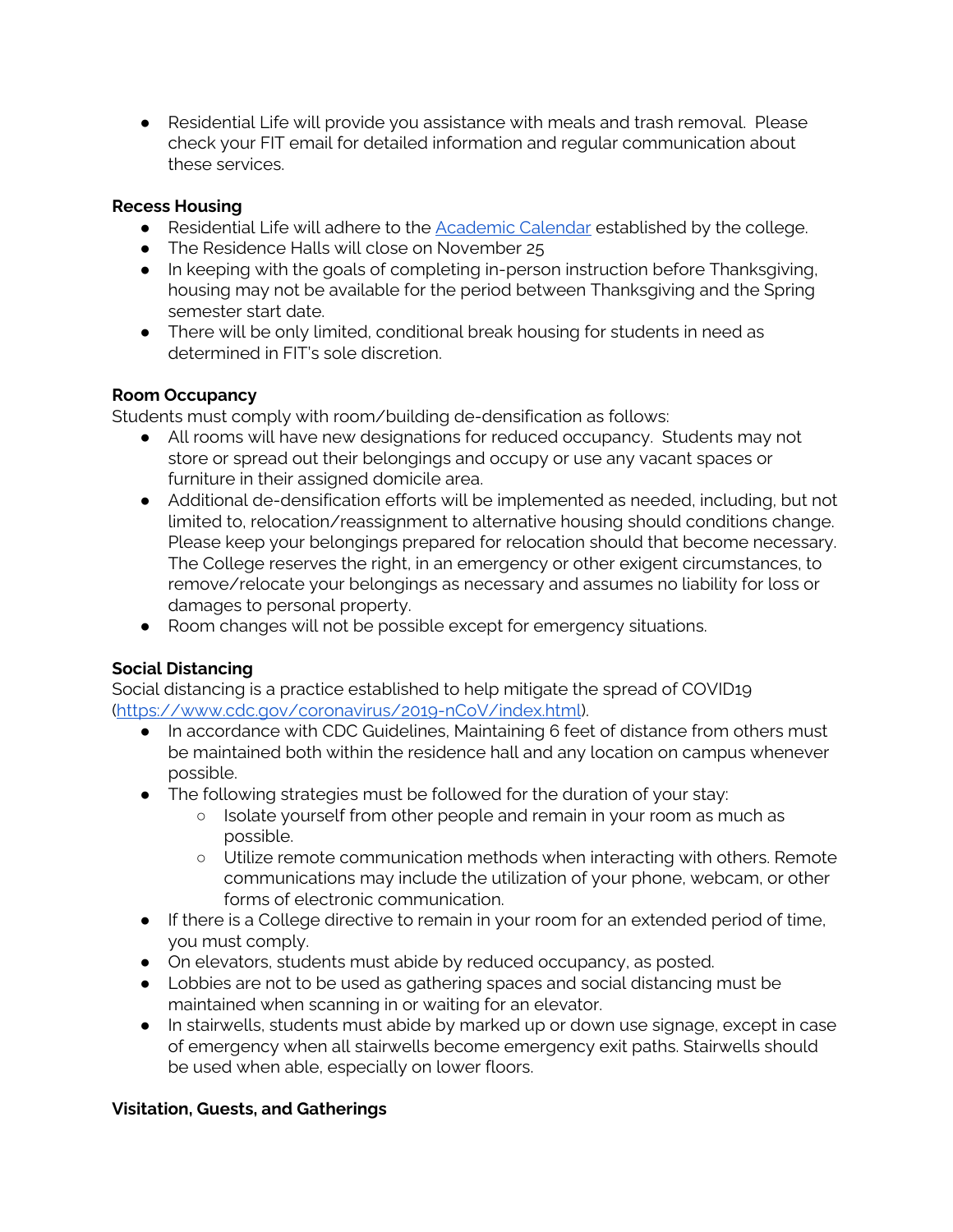- All guest privileges are suspended until further notice. Students will only have access to their assigned residence hall.
- Any guests found in the residence halls will be asked to leave and may be banned from the FIT campus; in addition the student sponsoring the guest may be subject to discipline.
- Students are permitted to have only up to 2 resident students visit their room at a time. Students must still practice social distancing and wear a face covering in such instances.
- In-person gatherings and events are subject to both state and campus restrictions, which may change as conditions of the pandemic change.
- Social distancing and mask guidelines remain in effect until further notice.
- Outside of official class sessions and authorized gatherings among residents of the same residence hall floors, additional campus restrictions for gatherings or events apply. For current guidelines, contact Residence Life.
- Remote gatherings, events and one-on-one interactions are greatly encouraged.

# **STAYING CONNECTED**

Resident Assistants will be providing opportunities to connect with other residents in small groups and virtually. They are also a resource for you as you navigate this challenging situation. Please take the opportunity to talk with them and get to know others who are staying on campus through these virtual events.

The Residential Life Office is working in person and remotely from Monday-Friday, 9am-5pm, and can be reached at [residentiallife@fitnyc.edu](mailto:residentiallife@fitnyc.edu) anytime and via online chat during normal business hours.

# **DINING SERVICES**

All students living on campus are required to have a meal plan. Students wishing to increase their meal plan must make changes during the first two weeks of classes.

- New/Entering students must have a minimum of the 150 block plan, and will be automatically enrolled in the 150 block plan, which also includes \$850 in declining balance.
- Current/Returning students must have a minimum of the 75 block plan, and will be automatically enrolled in the 75 block plan, which also includes \$500 in declining balance.

The FIT Dubinsky Dining Hall is open 9 a.m. to 6 p.m. Monday through Thursday and 10 a.m. to 4 p.m. Friday through Sunday.

Boxed meals will be available for pick-up at the dining hall Friday through Sunday, from 10 a.m. - 4 p.m. Students can pre-order boxed meals directly from Dining Services.